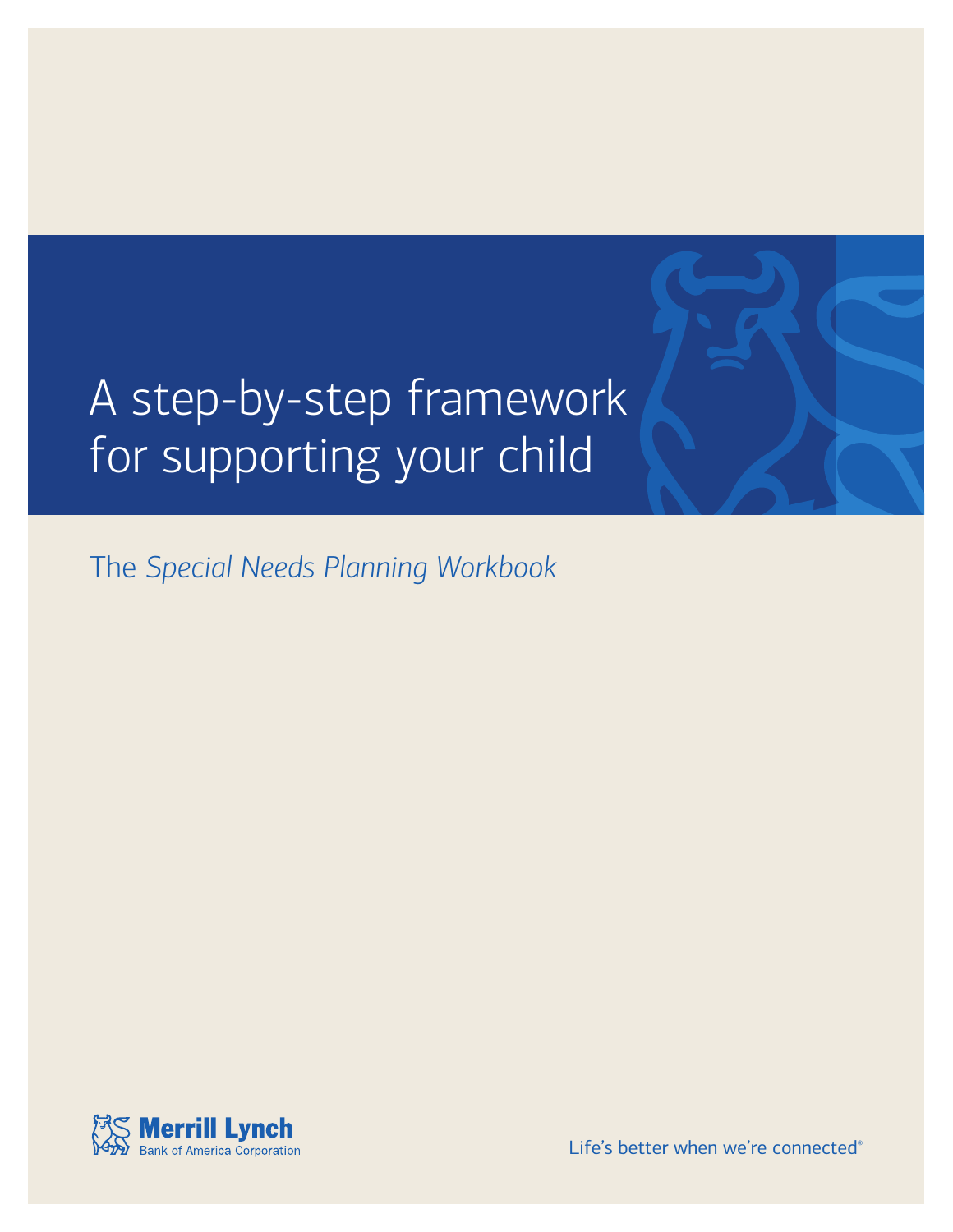### Introduction

Congratulations on taking the first step toward pursuing a secure financial future for your child with special needs.

This workbook will ask you to think critically about every aspect of your finances. Once you've completed the sections, you'll have a framework for helping you pursue your financial goals.

The information and figures you provide on the following pages should be reviewed and adjusted annually. Revisiting this information regularly will help to ensure that your plans evolve along with your child's needs. The workbook can also be used as a guide to discuss elements of your financial situation with your Merrill Lynch financial advisor.

To learn more about the services available for families of children with disabilities, please talk with your financial advisor, visit [www.ml.com/specialneeds](http://www.ml.com/specialneeds) or call 877.456.7526.

### Inside

- **2** Introduction
- **2** Using the *Special Needs Planning Workbook*
- **3** [Lifestyle](#page-2-0)
- **4** [Estate planning](#page-3-0)
- **5** [Portfolio management](#page-4-0)
- **6** [Family protection](#page-5-0)
- **7** [Liability/cash flow management](#page-6-0)
- **8** [Action plan](#page-7-0)
- **9** [A scenario](#page-8-0)
- **9** [Beneficiary checklist](#page-8-0)
- **10** [Special Needs Calculator](#page-9-0)
- **11** [Special Needs Calculator worksheet](#page-10-0)
- **13** [Special needs profile](#page-12-0)
- **15** [Personal information](#page-14-0)
- **16** [Investment information](#page-15-0)
- 18 [Current financial standing](#page-17-0)

### Using the *Special Needs Planning Workbook*

This workbook can help guide you through the special needs planning process. It includes sections on five major planning components of a good financial strategy: lifestyle, estate planning, portfolio management, family protection and liability/cash flow management.

As you go through each section, you may find that you haven't addressed all the items listed or still have some outstanding tasks. At the end of each section, you can write the most pressing of these tasks as "Actions required." Once you've completed the workbook, list all your actions required on [page 8.](#page-7-0) Then assign an order of priority to each of them. Completing this page provides you with an action plan for addressing your special needs concerns.

Before you get started, ask yourself if your current financial strategy addresses the five major planning components:

| • Lifestyle                      | $\Box$ Yes | $\Box$ No |
|----------------------------------|------------|-----------|
| • Estate planning                | $\Box$ Yes | $\Box$ No |
| • Portfolio management           | $\Box$ Yes | $\Box$ No |
| • Family protection              | $\Box$ Yes | $\Box$ No |
| • Liability/cash flow management | $\Box$ Yes | $\Box$ No |

Merrill Lynch Wealth Management makes available products and services offered by Merrill Lynch, Pierce, Fenner & Smith Incorporated ("MLPF&S"), a registered brokerdealer and member SIPC, and other subsidiaries of Bank of America Corporation ("BofA").

Investment products offered through MLPF&S and insurance and annuity products offered through Merrill Lynch Life Agency Inc.:

| <b>Are Not FDIC Insured</b> | <b>Are Not Bank Guaranteed</b>                             | <b>May Lose Value</b>                                                   |
|-----------------------------|------------------------------------------------------------|-------------------------------------------------------------------------|
| <b>Are Not Deposits</b>     | Are Not Insured by Any<br><b>Federal Government Agency</b> | <b>Are Not a Condition to Any</b><br><b>Banking Service or Activity</b> |

Merrill Lynch Life Agency Inc. is a licensed insurance agency and wholly owned subsidiary of BofA.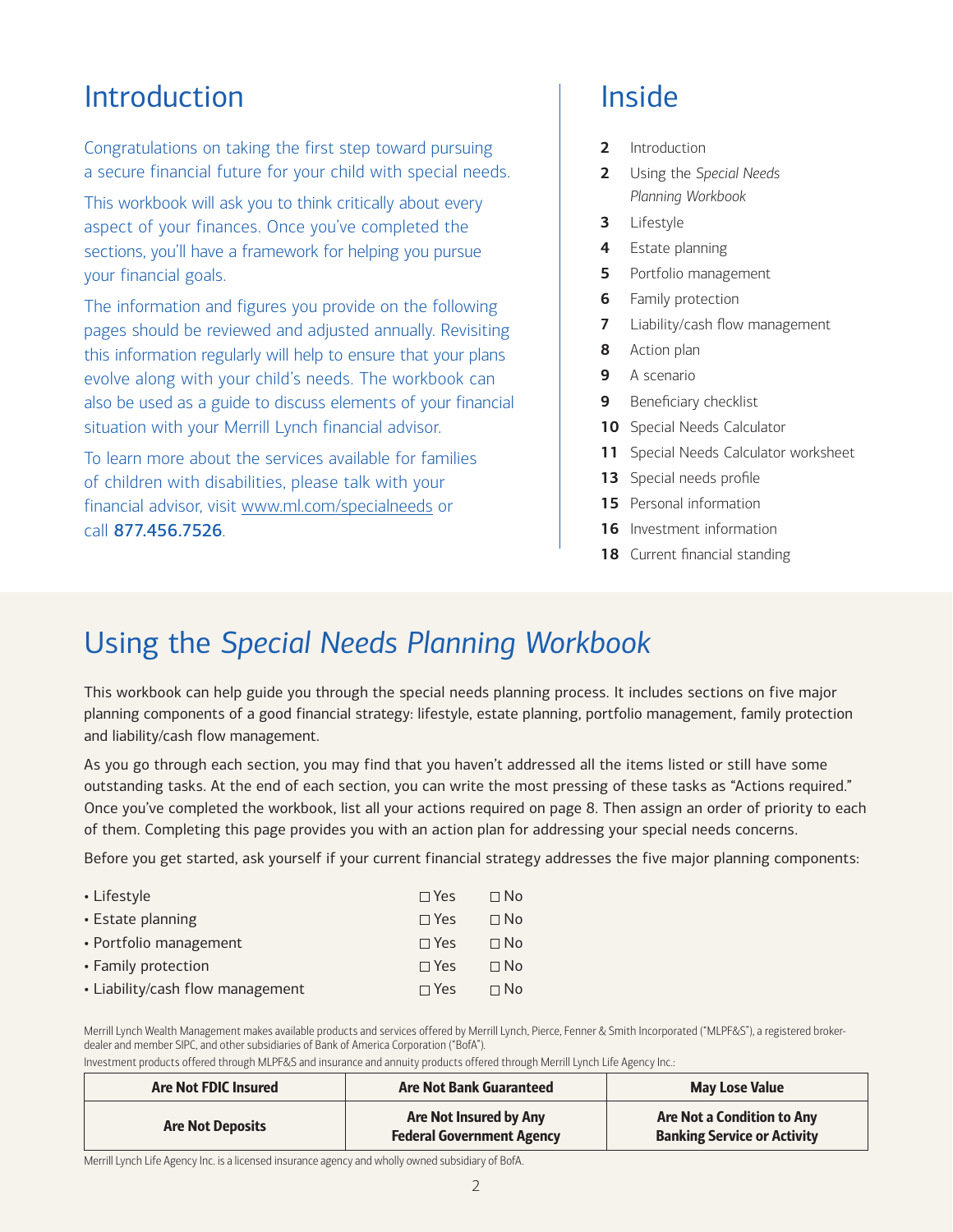### <span id="page-2-0"></span>Lifestyle

Your current lifestyle should take into account not only your future but your child's as well. As you anticipate how much you'll need to live into your 90s, you have to make sure your assets last through your child's life too.

#### Letter of Intent

A Letter of Intent should describe your family's and your child's wishes for the future once you are gone. This should include pertinent information about your child's history, medical needs, preferences regarding living arrangements, and hobbies and interests. The letter might not answer every question that arises concerning your child's care, but it will serve as a valuable guide for your financial advisor, attorneys and future care providers.

#### Have you drafted a Letter of Intent that explains your vision of your child's quality of life?

 $\Box$  Yes  $\Box$  No If yes, when was the Letter of Intent last updated?  $\Box$ 

#### Are all involved individuals still willing and able to perform their tasks as you expect?

 $\Box$  Yes  $\Box$  No

#### *What is your child's current living arrangement?*

□ Established and unlikely to change in the foreseeable future.

□ Established but will change in 5 to 10 years.

 $\Box$  In transition. Unsure about what living arrangement will be.

#### *Do you currently have out-of-pocket expenses for your child's care?*

 $\Box$  Yes  $\Box$  No If yes, how much?  $\Box$ 

#### *How would your child's quality of life change if you no longer provided these funds?*

□ Dramatic change. I would not want my child to live in this manner.

□ Mild change. Quality of life would be acceptable but not what I envisioned.

□ No impact. Unsure about what living arrangement will be.

If no impact, do you expect to incur expenses in the future?

 $\Box$  Yes  $\Box$  No

#### *Do you know how much of your total estate you'll need to leave for your child's care?*

 $\Box$  Yes  $\Box$  No

#### Retirement

Will your current retirement strategy provide the income you need to reach your goals? If you're not sure, you may want to consider ways to potentially increase your income during retirement. This could include revising the asset allocations within your retirement portfolio, working longer, working during retirement, or lowering your expectations. Your financial advisor can provide you with a free Wealth Outlook analysis. Used in conjunction with the Special Needs Calculator, this will help you understand what your retirement lifestyle expectations should be.

#### *Do you have a clear understanding of what your income will be during your retirement?*

 $\Box$  Yes  $\Box$  No If yes, what is your planned annual retirement income?  $\Diamond$  \_\_\_\_\_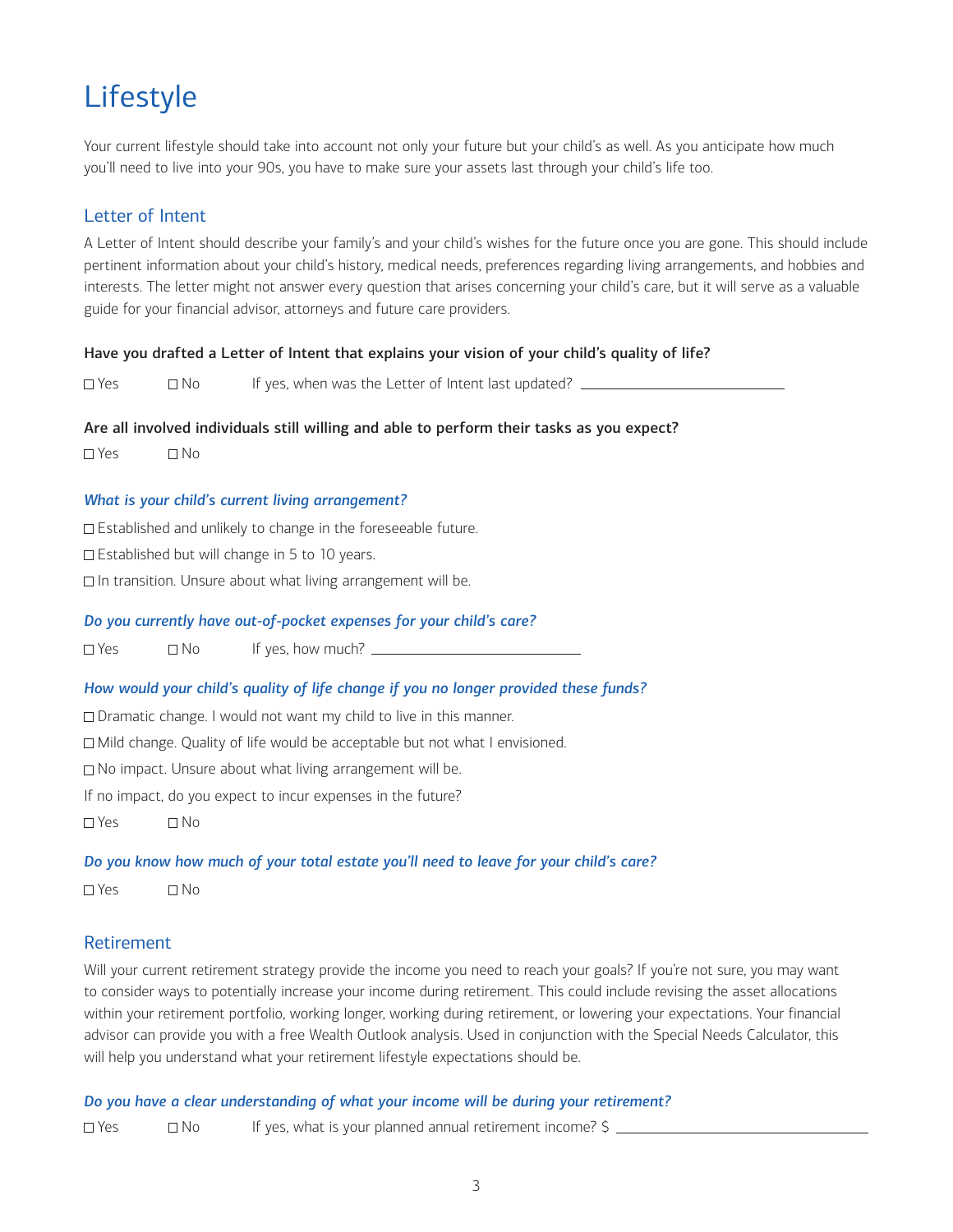### <span id="page-3-0"></span>Lifestyle *(continued)*

#### *How confident are you that your retirement strategy is on track to provide you with the retirement you envision?*

- $\Box$  Very confident. There is a greater than 80% probability that my current strategy will provide me with the retirement I envision.
- □ Confident. There is a 60% to 80% probability that my current strategy will provide me with the retirement I envision.
- $\Box$  Somewhat confident. There is a 50% to 60% probability that my current strategy will provide me with the retirement I envision.
- $\Box$  Not very confident. There is less than a 50% probability that my current strategy will provide me with the retirement I envision.
- $\Box$ I don't know.

*Does your retirement strategy take into account ongoing expenses for your child?*

 $\Box$  Yes  $\Box$  No

#### *Actions required:*

### Estate planning

Estate planning ensures your child's continuity of care once you're gone. Items in this section should be a high priority on your action plan.

\_\_\_\_\_\_\_\_\_\_\_\_\_\_\_\_\_\_\_\_\_\_\_\_\_\_\_\_\_\_\_\_\_\_\_\_\_\_\_\_\_\_\_\_\_\_\_\_\_\_\_\_\_\_\_\_\_\_\_\_\_\_\_\_\_\_\_\_\_\_\_\_\_\_\_\_\_\_\_\_\_\_\_\_\_\_\_\_\_\_\_\_\_\_\_\_\_\_\_\_\_

Please note: Neither Merrill Lynch nor Merrill Lynch financial advisors provide tax or legal advice. Please consult your own tax advisor or attorney regarding your own particular estate planning situation.

#### *Which of the following documents are currently in place?*

| $\Box$ Yes    | $\Box$ No | $\Box$ Reviewed by special needs attorney |
|---------------|-----------|-------------------------------------------|
| $\square$ Yes | $\Box$ No | $\Box$ Reviewed by special needs attorney |
| $\Box$ Yes    | $\Box$ No | $\Box$ Reviewed by special needs attorney |
| $\Box$ Yes    | $\Box$ No | $\Box$ Reviewed by special needs attorney |
| $\square$ Yes | $\Box$ No | $\Box$ Reviewed by special needs attorney |
| $\Box$ Yes    | $\Box$ No | $\Box$ Reviewed by special needs attorney |
|               |           |                                           |

#### *Have you named someone as the person to be responsible for your child's daily care?*

| $\Box$ Yes | $\neg$ No | It yes, whom? |  |
|------------|-----------|---------------|--|
| ___        |           |               |  |

#### *Have you named someone as the person who has the authority to oversee your child's financial affairs once you're gone?*

 $\Box$  Yes  $\Box$  No If yes, whom?

#### *Actions required:*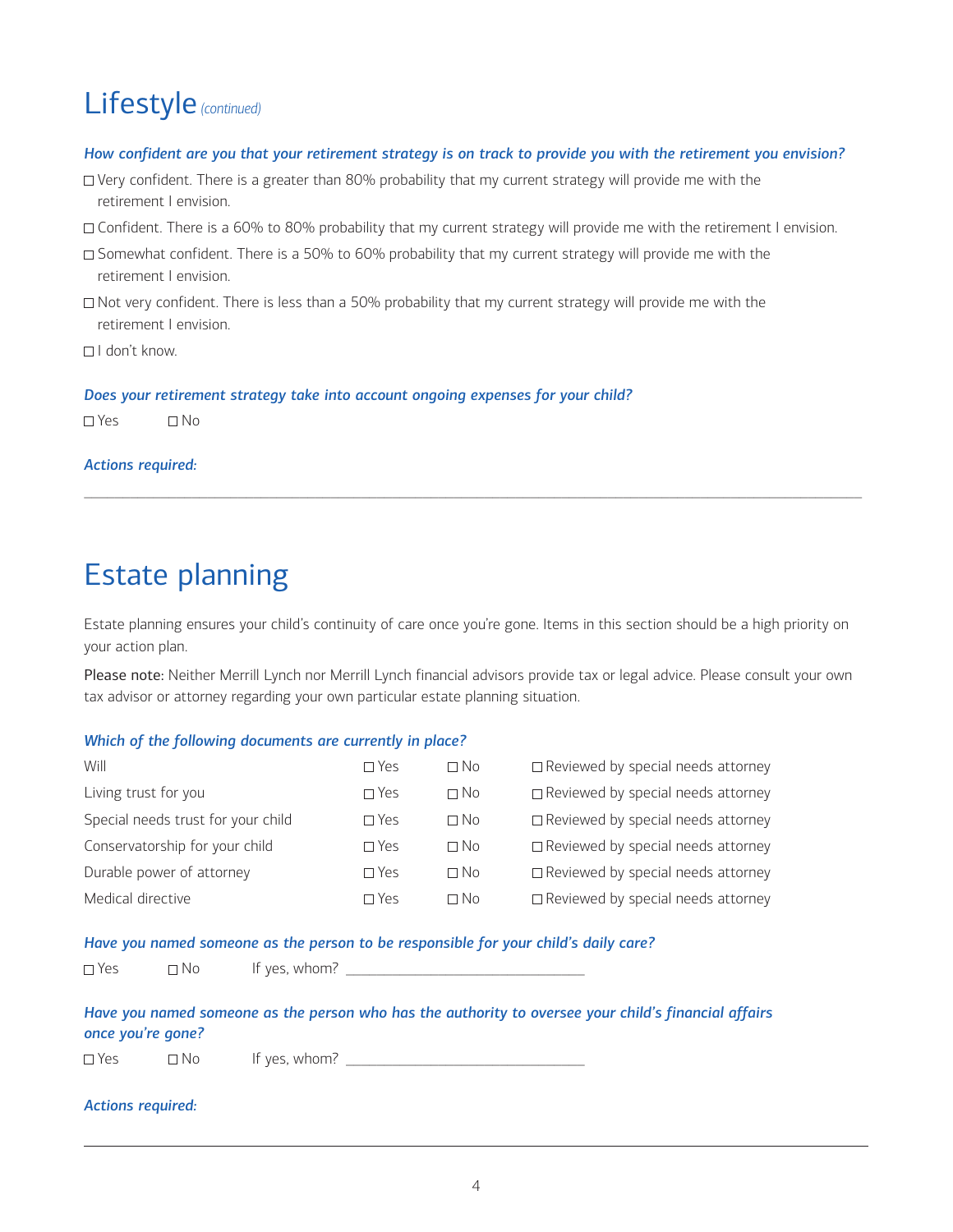### <span id="page-4-0"></span>Portfolio management

In a special needs situation, you need to have a strategy in place that considers as many issues as possible, without leaving anything to chance. Ask your financial advisor about our Wealth Outlook asset allocation analysis, a tool that can help you prioritize your objectives, evaluate your risk tolerance and select an asset allocation strategy that balances your risk tolerance, time horizon, goals and liquidity needs with the returns you seek.

#### *How do you describe your relationship with your financial advisor?*

- My financial advisor understands my family's special needs situation very well. I feel confident that my financial strategy takes into account my entire family's needs for a secure future.
- □ My financial advisor is aware that I have a child with special needs. My financial strategy takes into account some special needs concerns, but I'm unsure about how they affect my entire family's future.
- My financial advisor is aware that I have a child with special needs, but special needs concerns were not taken into account during the development of my financial strategy.

#### *How much do you keep in short-term investments for emergencies?*

□ More than one year's living expenses.

- □ About one year's living expenses.
- □ Less than one year's living expenses.
- $\Box$ I don't know.

#### *How do you describe your approach to investing?*

□ Active participant. I discuss each transaction with my financial advisor.

- □ Hands-off. I defer to investment professionals.
- □ Self-directed. I manage my investments without professional advice or input.

#### *Given your current blend of stocks, bonds and cash, could you draw enough money to cover your child's out-of-pocket expenses through his or her lifetime?*

 $\Box$  Yes  $\Box$  No

#### *Given your current blend of stocks, bonds and cash, could you withstand a major market correction without significant impact to your income needs?*

 $\Box$  Yes  $\Box$  No

#### *Have you delegated the day-to-day management of your portfolio to investment managers?*

 $\Box$  Yes  $\Box$  No

*Are you responsible for the selection of individual stocks for your portfolio on a day-to-day basis?*

| $\Box$ Yes | $\Box$ No | If yes, who will take over when you are unable to perform this duty? |  |
|------------|-----------|----------------------------------------------------------------------|--|
|            |           |                                                                      |  |
|            |           |                                                                      |  |

#### *Actions required:*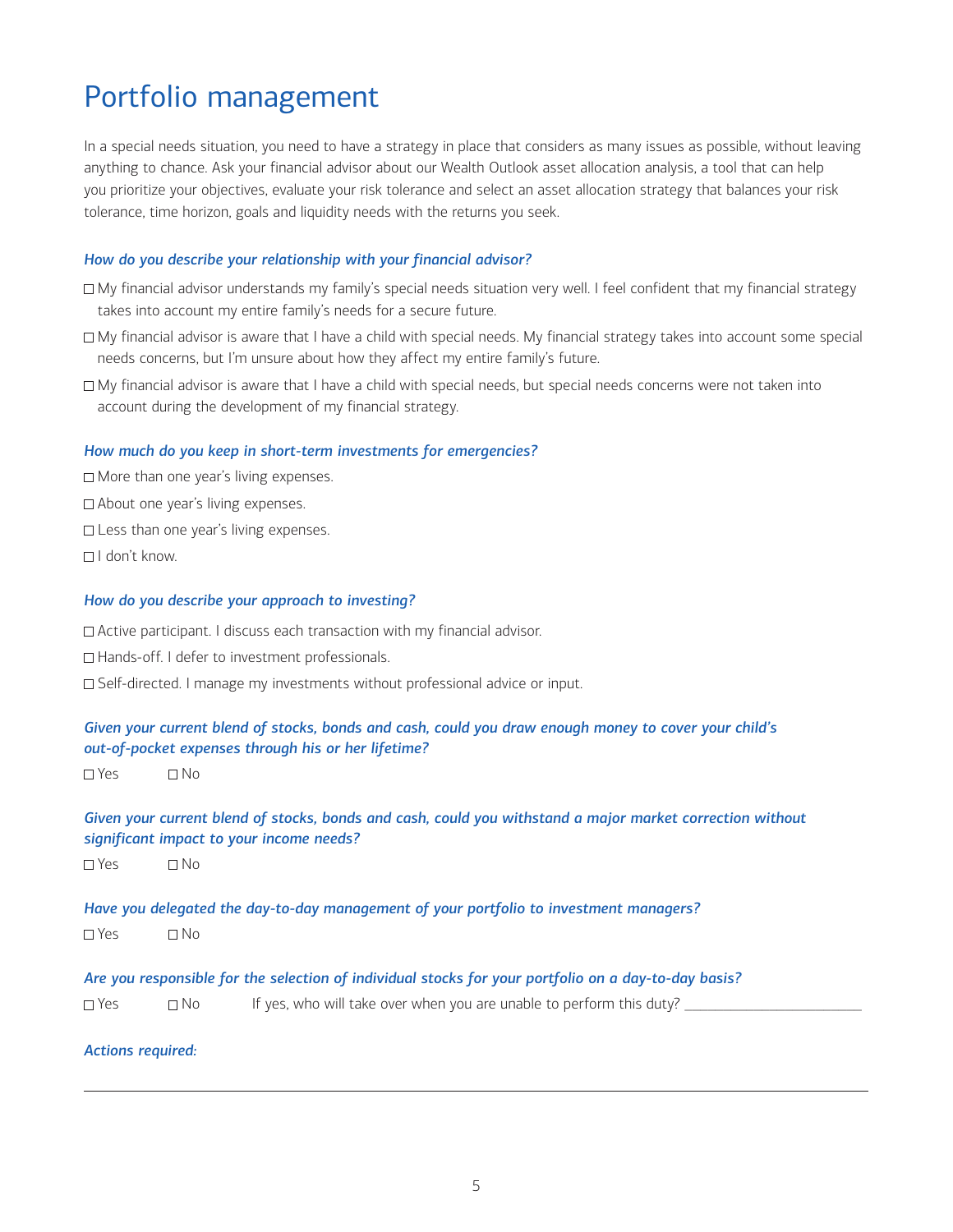### <span id="page-5-0"></span>Family protection

For families of children with disabilities, the issues concerning family protection go far beyond a smooth transfer of assets to your heirs. Have you thought about your child's future living arrangements? What role will guardians, trustees, durable powers of attorney and advocacy groups play in your child's and your family's future? Have you reviewed health insurance sources, such as group plans, Medicaid and Medicare?

#### *How much life insurance do you currently have?*

| Insured                  |                                              | Death benefit                                                                                             | Type of insurance |                       |                 |                         |
|--------------------------|----------------------------------------------|-----------------------------------------------------------------------------------------------------------|-------------------|-----------------------|-----------------|-------------------------|
|                          |                                              |                                                                                                           | $\Box$ Term       | $\Box$ Universal life | $\square$ Whole | $\square$ Second to die |
|                          |                                              | <u> 1989 - Johann John Stone, mars et al. (</u> † 1914)                                                   | $\Box$ Term       | $\Box$ Universal life | $\square$ Whole | □ Second to die         |
|                          | the control of the control of the control of | the company of the company of the company                                                                 | $\Box$ Term       | $\Box$ Universal life | $\square$ Whole | □ Second to die         |
|                          |                                              | <u> The Common State Common State Common</u>                                                              | $\Box$ Term       | □ Universal life      | $\square$ Whole | □ Second to die         |
|                          |                                              |                                                                                                           | $\Box$ Term       | $\Box$ Universal life | $\square$ Whole | □ Second to die         |
| $\square$ Yes            | $\Box$ No                                    | Are you confident that the amount of coverage you have is adequate?                                       |                   |                       |                 |                         |
|                          |                                              | Are any of your insurance policies intended to fund a special needs trust?                                |                   |                       |                 |                         |
| $\square$ Yes            | $\Box$ No                                    | If yes, is the beneficiary designation correct?                                                           |                   |                       |                 |                         |
|                          |                                              | Are you insured against a temporary or permanent disability?                                              |                   |                       |                 |                         |
| $\square$ Yes            | $\Box$ No                                    |                                                                                                           |                   |                       |                 |                         |
|                          |                                              | Do you have long-term-care insurance to preserve your estate in the event you should need custodial care? |                   |                       |                 |                         |
| $\square$ Yes            | $\Box$ No                                    |                                                                                                           |                   |                       |                 |                         |
| <b>Actions required:</b> |                                              |                                                                                                           |                   |                       |                 |                         |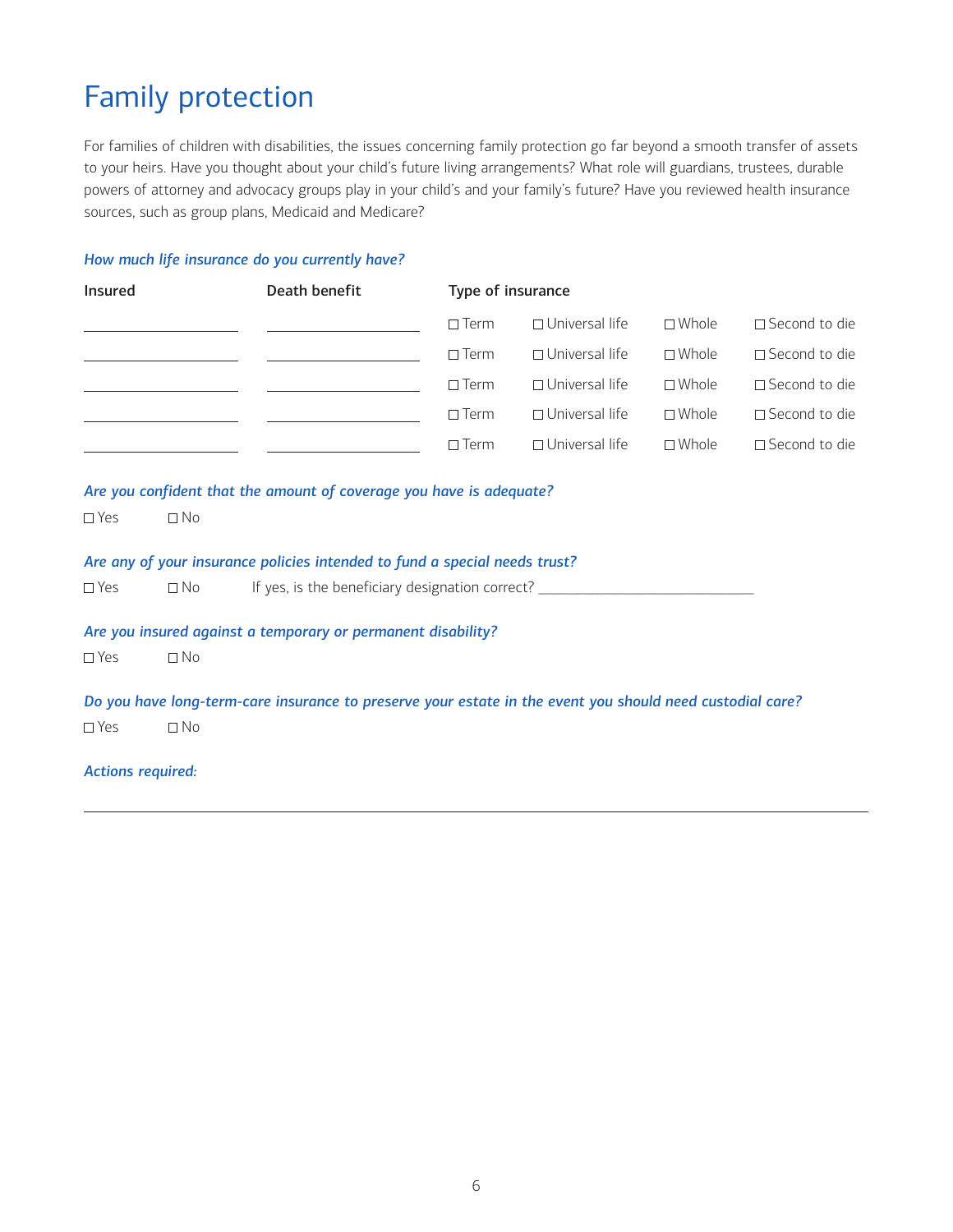### <span id="page-6-0"></span>Liability/cash flow management

In a family of a child with a disability, you should consider how household debt affects all members of the family. Managing your liability and cash flow can be as important as managing your assets. For example, remember to avoid excessive credit card and installment debt.

#### *How much debt do you currently support?*

| Lender | Type of debt |                                                       |              | <b>Balance</b>                                                                                                       | Payoff date |
|--------|--------------|-------------------------------------------------------|--------------|----------------------------------------------------------------------------------------------------------------------|-------------|
|        |              |                                                       |              | □ Credit card □ Installment □ Mortgage □ Other ___________________ _____________                                     |             |
|        |              |                                                       |              | □ Credit card □ Installment □ Mortgage □ Other _________________________________                                     |             |
|        |              |                                                       |              |                                                                                                                      |             |
|        |              |                                                       |              | $\Box$ Credit card $\Box$ Installment $\Box$ Mortgage $\Box$ Other $\Box$                                            |             |
|        |              |                                                       |              | $\Box$ Credit card $\Box$ Installment $\Box$ Mortgage $\Box$ Other $\Box$                                            |             |
|        |              |                                                       |              |                                                                                                                      |             |
|        |              |                                                       |              | $\Box$ Credit card $\Box$ Installment $\Box$ Mortgage $\Box$ Other $\Box$                                            |             |
|        |              | $\Box$ Credit card $\Box$ Installment $\Box$ Mortgage | $\Box$ Other | <u> 1980 - Jan Stein Harry Harry Harry Harry Harry Harry Harry Harry Harry Harry Harry Harry Harry Harry Harry H</u> |             |
|        |              |                                                       | Total        |                                                                                                                      |             |

#### *Do you currently have an annual budget?*

 $\Box$  Yes  $\Box$  No If yes, does your budget include line items for savings?  $\Box$ 

#### *Actions required:*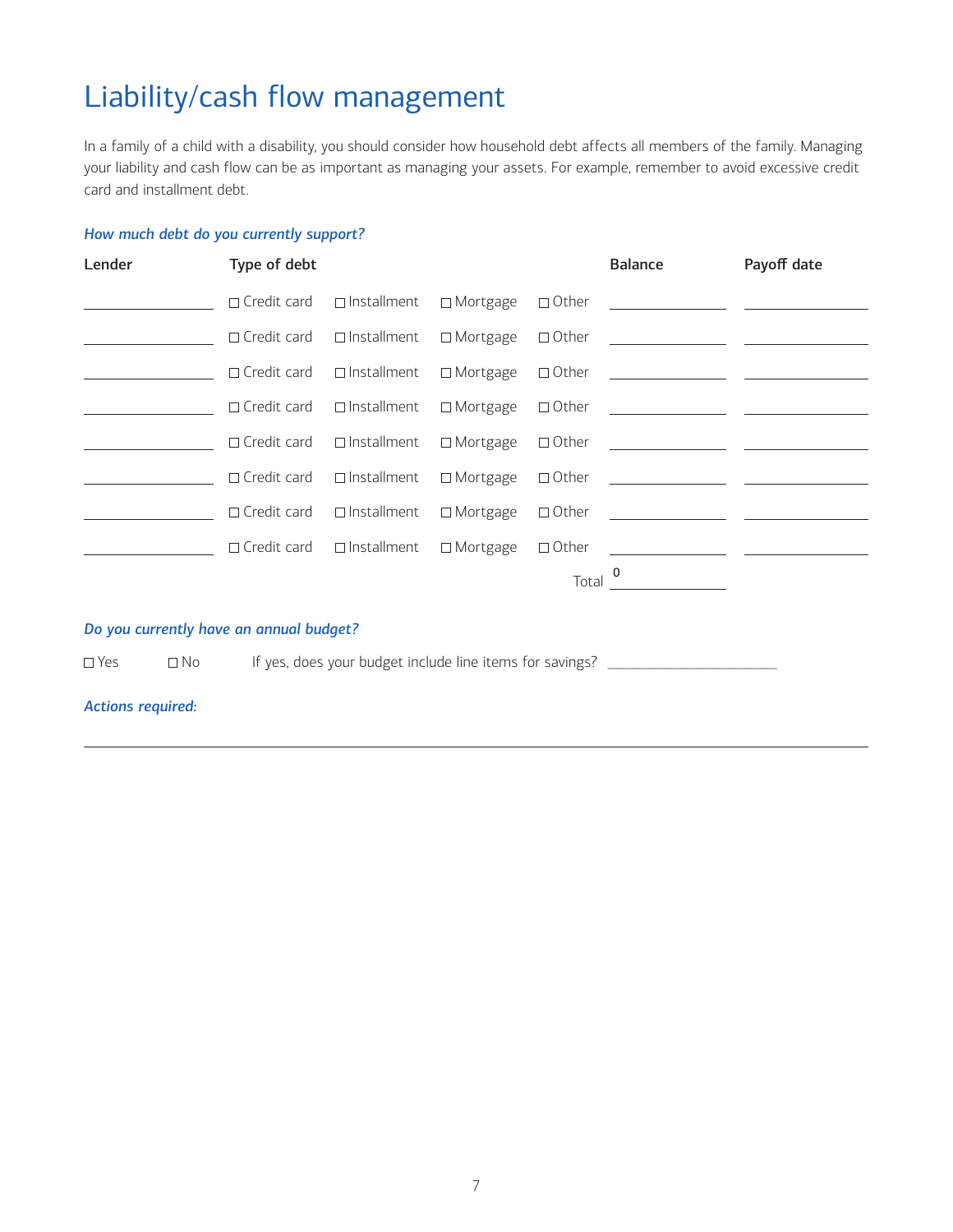## <span id="page-7-0"></span>Action plan

| Order of priority Lifestyle issues to address | Whom to contact | Target date | Completion date |
|-----------------------------------------------|-----------------|-------------|-----------------|
|                                               |                 |             |                 |
|                                               |                 |             |                 |
|                                               |                 |             |                 |
|                                               |                 |             |                 |
|                                               |                 |             |                 |
| <b>Estate planning</b> issues to address      |                 |             |                 |
|                                               |                 |             |                 |
|                                               |                 |             |                 |
|                                               |                 |             |                 |
|                                               |                 |             |                 |
|                                               |                 |             |                 |
| Portfolio management issues to address        |                 |             |                 |
|                                               |                 |             |                 |
|                                               |                 |             |                 |
|                                               |                 |             |                 |
|                                               |                 |             |                 |
|                                               |                 |             |                 |
| Family protection issues to address           |                 |             |                 |
|                                               |                 |             |                 |
|                                               |                 |             |                 |
|                                               |                 |             |                 |
|                                               |                 |             |                 |
|                                               |                 |             |                 |
| <b>Liability management</b> issues to address |                 |             |                 |
|                                               |                 |             |                 |
|                                               |                 |             |                 |
|                                               |                 |             |                 |
|                                               |                 |             |                 |
|                                               |                 |             |                 |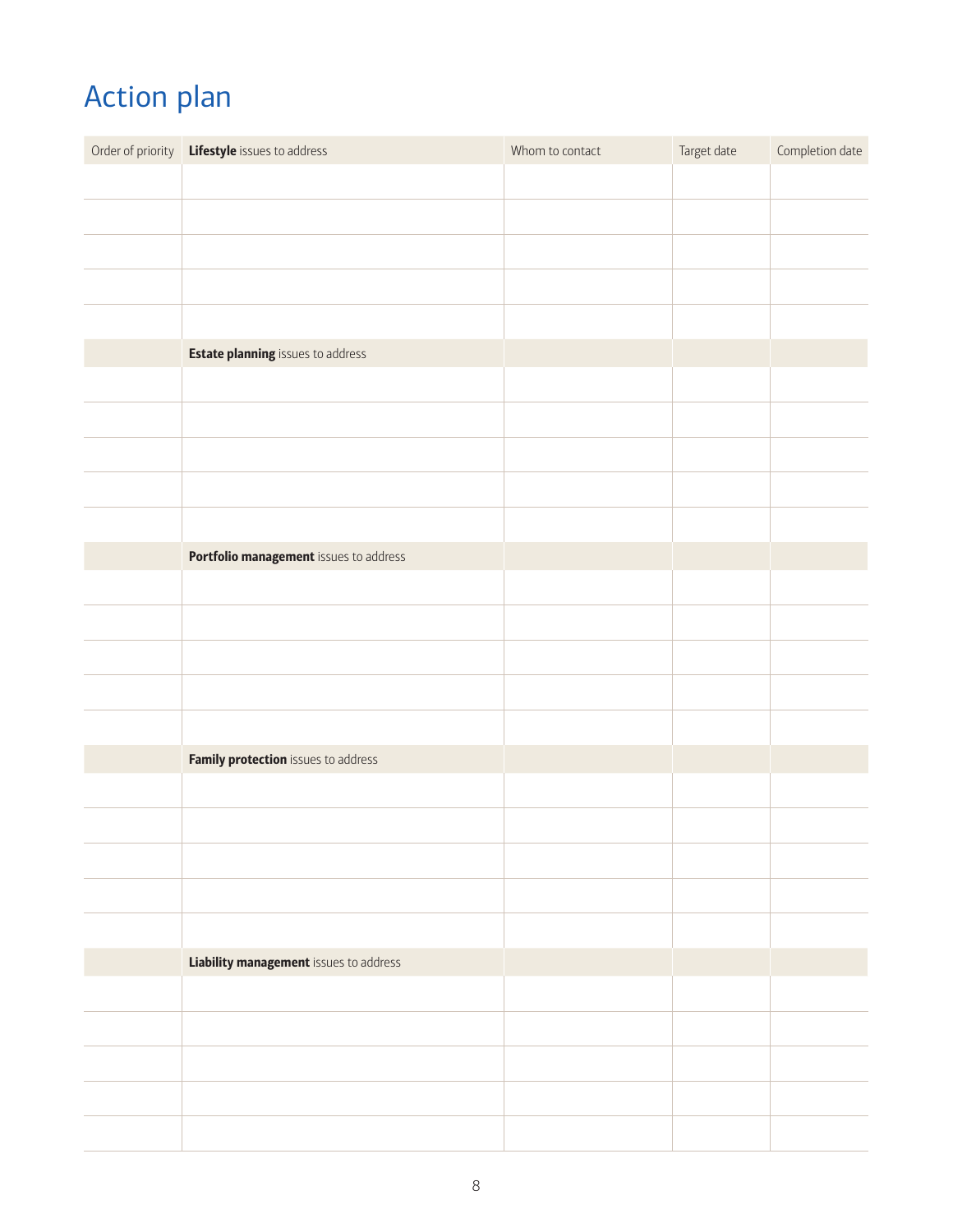### <span id="page-8-0"></span>Why special needs planning is unique—and important

### A scenario

#### Unexpected inheritance

A favorite aunt dies and unexpectedly bequeaths \$300,000 directly to your child. You are named custodian of the assets and decide to put the money in a checking or savings account that earns a small amount of interest each year. As a parent, you draw directly from this account to pay for your child's expenses but keep the account in your child's name.

#### Consequences of not planning

As the owner of the account, your child may become ineligible for government benefits. In some cases, the assets in the account would then need to be depleted before your child would be able to reapply for such benefits. You and your child could miss the opportunity to use these assets to supplement your child's quality of life. In addition, you might find it necessary to pull from assets that you may have earmarked for other family members, creating an undue financial burden on them as well. The aunt's original gift is gone, and her legacy is lost to the rest of the family.

#### Have you addressed the following special needs planning issues?

| • Family members have received instructions on how to leave gifts.                                      | $\sqcap$ Yes | $\Box$ No |
|---------------------------------------------------------------------------------------------------------|--------------|-----------|
| . Assets are not put in your child's name so government benefits can be preserved without interruption. | $\Box$ Yes   | $\Box$ No |

- Bequeathed gifts are providing annual income to help ensure your child's quality of life or offset cuts  $\square$  Yes  $\square$  No in government benefits.
- A nonprofit organization or family members are the beneficiaries of assets after your child passes away.  $\Box$  Yes  $\Box$  No

### Beneficiary checklist

An overlooked beneficiary designation can void all the planning you've done to help ensure your child's quality of life when you're gone. Consider the following issues annually as you review your overall financial situation.

- *Don't assume anything.* Just because you asked someone to change a beneficiary doesn't mean it was changed. Make sure you get written confirmation on how the beneficiary statement reads.
- *Indicate both primary and contingent beneficiaries.* Administrative clerks sometimes ask you to provide the name of your primary beneficiary, then fail to ask you to provide a contingent beneficiary. Or they complete the contingent beneficiary section by inserting something vague such as "surviving heirs."
- *Pay attention during periods of life transition.* This is when most mistakes occur. If you are changing jobs or financial institutions, or the company with which you do business is sold, review your beneficiary designations.
- *Share information with relatives.* Make sure your relatives are aware of how to name your child as a beneficiary. Let them know that instructions such as "all surviving grandchildren equally" can cause problems.
- *Be thorough in reviewing the following types of accounts:*
	- Life insurance, both personal and work
- Retirement accounts (for example, employer, 401(k), IRA, Roth IRA, deferred compensation, and executive compensation plans)
- Tax-deferred annuities
- Pension benefits, especially benefits that guarantee a minimum of payments
- Wills, trusts and Letters of Intent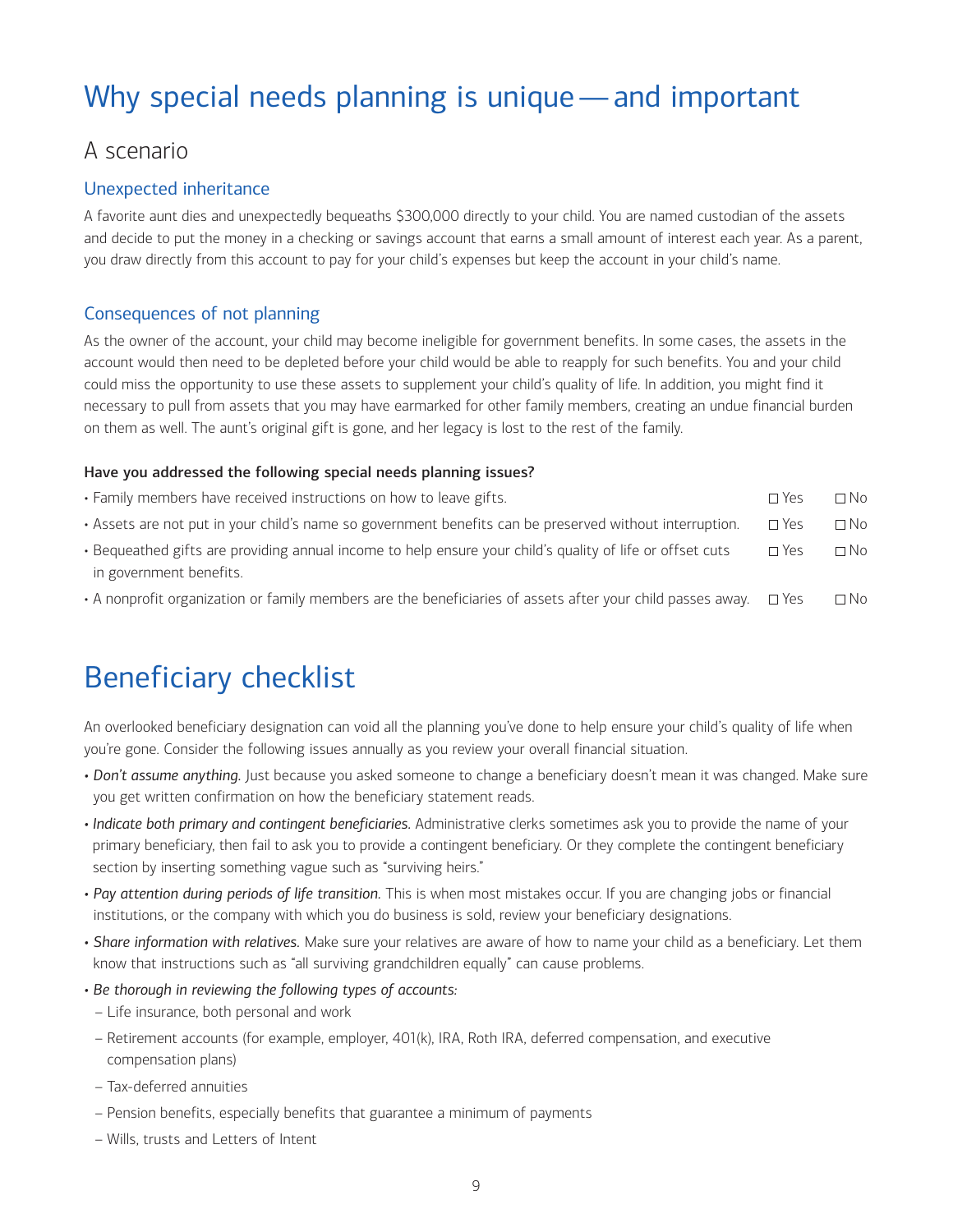### <span id="page-9-0"></span>Special Needs Calculator

The Special Needs Calculator helps you estimate how much you may need to help preserve the financial security of your child with a disability. Visit [www.ml.com/specialneeds](http://www.ml.com/specialneeds) to see how the Special Needs Calculator can:

- Help begin the special needs planning process
- Identify a surplus or shortfall relating to the financial security of a child with special needs
- Run "what if" scenarios

#### The Special Needs Calculator can provide five assumptions:

- Expected income of a child with special needs over a certain period of time
- Projected expenses for a child with special needs
- Number of years to parents' retirements
- Projected years of income for a child with special needs
- Projected life expectancy of a child with special needs

The next two pages give you the opportunity to generate estimates based on your experience and to compare those estimates with your assumptions. Once you complete the information, transfer each section's "Total" amount to the Income details and expense details section of the Results page in the Special Needs Calculator.

\_\_\_\_\_\_\_\_\_\_\_\_\_\_\_\_\_\_\_\_\_\_\_\_\_\_\_\_\_\_\_\_\_\_\_\_\_\_\_\_\_\_\_\_\_\_\_\_\_\_\_\_\_\_\_\_\_\_\_\_\_\_\_\_\_\_\_\_\_\_\_\_\_\_\_\_\_\_\_\_\_\_\_\_\_\_\_\_\_\_\_\_\_\_\_\_\_\_\_\_\_

\_\_\_\_\_\_\_\_\_\_\_\_\_\_\_\_\_\_\_\_\_\_\_\_\_\_\_\_\_\_\_\_\_\_\_\_\_\_\_\_\_\_\_\_\_\_\_\_\_\_\_\_\_\_\_\_\_\_\_\_\_\_\_\_\_\_\_\_\_\_\_\_\_\_\_\_\_\_\_\_\_\_\_\_\_\_\_\_\_\_\_\_\_\_\_\_\_\_\_\_\_

 $\_$  , and the set of the set of the set of the set of the set of the set of the set of the set of the set of the set of the set of the set of the set of the set of the set of the set of the set of the set of the set of th

#### Resources and solution providers:

- • [www.ml.com/specialneeds](http://www.ml.com/specialneeds)
- Teams led by financial advisors
- Trustee alternatives
- Partnerships with outside special needs professionals
- Others: \_\_\_\_\_\_\_\_\_\_\_\_\_\_\_\_\_\_\_\_\_\_\_\_\_\_\_\_\_\_\_\_\_\_\_\_\_\_\_\_\_\_\_\_\_\_\_\_\_\_\_\_\_\_\_\_\_\_\_\_\_\_\_\_\_\_\_\_\_\_\_\_\_\_\_\_\_\_\_\_\_\_\_\_\_\_\_\_\_\_\_\_\_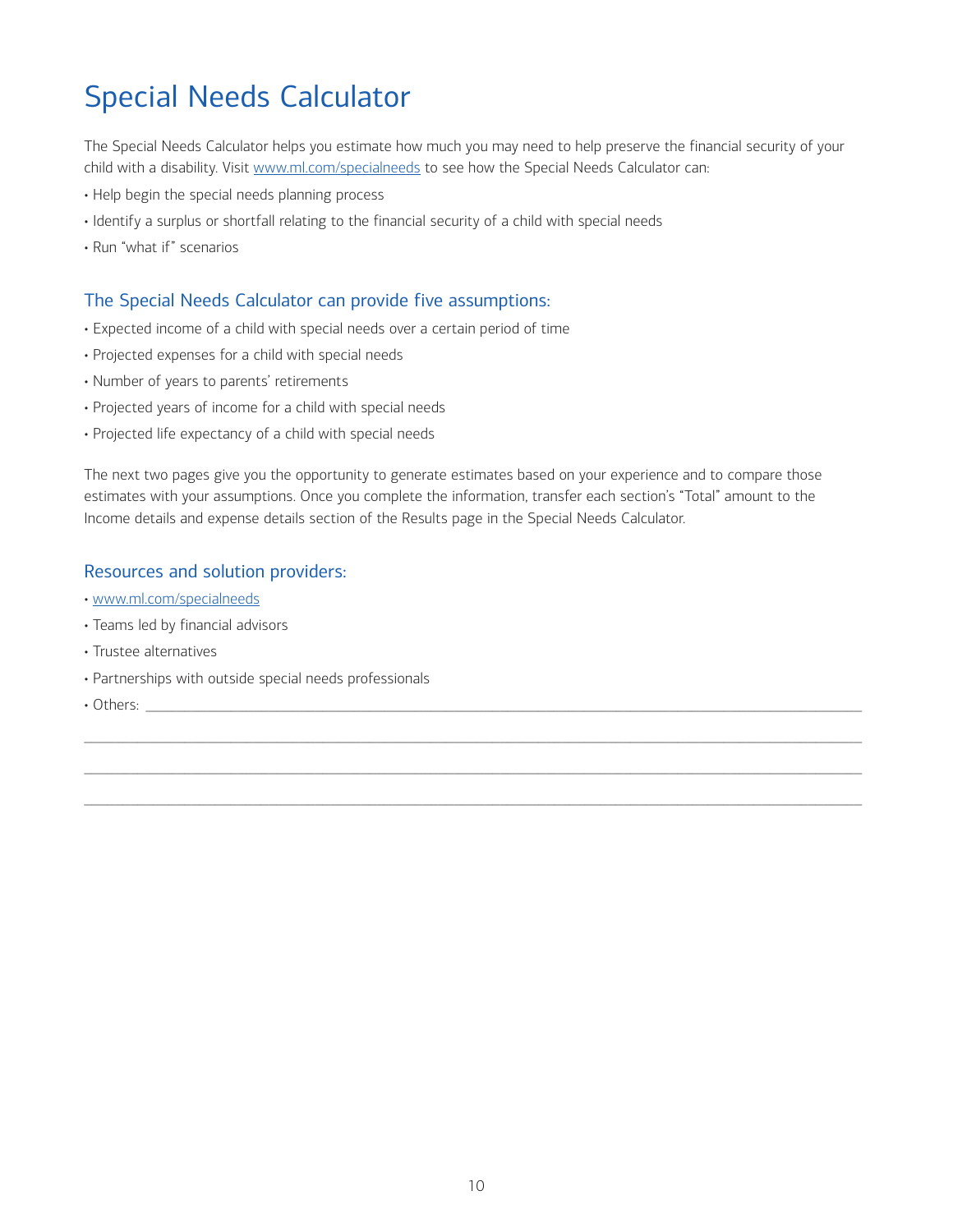### <span id="page-10-0"></span>Special Needs Calculator worksheet

Transfer only each section's "Total" amount to the Special Needs Calculator.

#### *Beneficiary's projected annual income*

| Salary/wages                |   |
|-----------------------------|---|
| Federal government benefits |   |
| State government benefits   |   |
| Retirement income           |   |
| Investment income           |   |
| Legal settlements           |   |
| Other                       |   |
| <b>Total</b>                | 0 |

#### *Beneficiary's projected monthly housing expenses*

| Property taxes<br>Home insurance<br>Electric and gas<br>Water and sewer<br>Telephone<br>Repairs/maintenance<br>Snow removal/lawn care<br>Other<br><b>Total</b><br>0 | Mortgage/rent |  |
|---------------------------------------------------------------------------------------------------------------------------------------------------------------------|---------------|--|
|                                                                                                                                                                     |               |  |
|                                                                                                                                                                     |               |  |
|                                                                                                                                                                     |               |  |
|                                                                                                                                                                     |               |  |
|                                                                                                                                                                     |               |  |
|                                                                                                                                                                     |               |  |
|                                                                                                                                                                     |               |  |
|                                                                                                                                                                     |               |  |
|                                                                                                                                                                     |               |  |

#### *Beneficiary's projected monthly transportation expenses*

| Auto payment                             |           |
|------------------------------------------|-----------|
| Auto insurance                           |           |
| Fuel/oil                                 |           |
| Auto repairs/maintenance                 |           |
| Bus/taxi/train/air/public transportation |           |
| Other                                    |           |
| <b>Total</b>                             | $\zeta$ 0 |
|                                          |           |

#### *Beneficiary's projected monthly personal expenses*

Necessities

#### Food at home \$ Food away from home \$ Clothing purchases  $\sim$  \$  $\sim$ Dry cleaning the state of the state of the state of the state of the state of the state of the state of the state of the state of the state of the state of the state of the state of the state of the state of the state of t Education expenses and the set of the set of the set of the set of the set of the set of the set of the set of the set of the set of the set of the set of the set of the set of the set of the set of the set of the set of t Employment expenses  $\sim$  \$  $\sim$ Medical/dental insurance  $\begin{array}{c} \text{S} \end{array}$ Medical/dental nonreimbursed  $\sim$  \$  $\sim$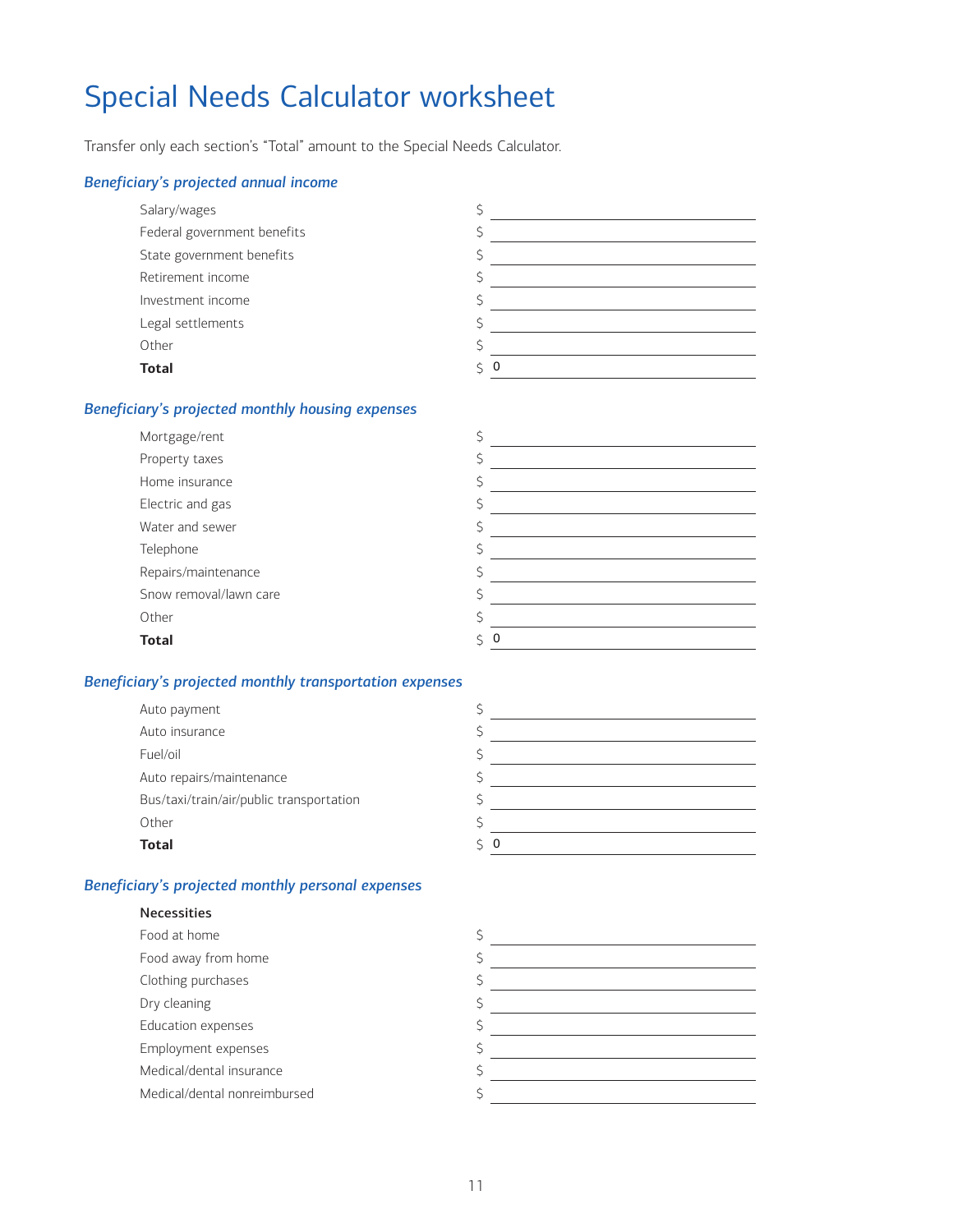### Special Needs Calculator worksheet *(continued)*

#### *Beneficiary's projected monthly personal expenses (continued)*

| Life insurance premiums              | \$                                                                                                                         |
|--------------------------------------|----------------------------------------------------------------------------------------------------------------------------|
| Prescription drugs                   | \$                                                                                                                         |
| Eyeglasses/contact lenses            | \$                                                                                                                         |
| Care assistants/domestic help        | \$<br><u> 1989 - Johann Barn, amerikansk politiker (</u>                                                                   |
| Adaptive technology                  | \$<br><u> 1980 - Johann Barn, mars ann an t-Amhain an t-Amhain an t-Amhain an t-Amhain an t-Amhain an t-Amhain an t-A</u>  |
| Environmental modification           | \$                                                                                                                         |
| Computer software                    | Ś<br><u> 1989 - Johann Barbara, martin amerikan basar dan basa dan basa dan basa dalam basa dalam basa dalam basa dala</u> |
| Professional expenses                | \$<br>the control of the control of the control of the control of the control of the control of                            |
| Loan repayments                      | \$<br>the control of the control of the control of the control of the control of the control of                            |
| Tax-deferred planning contributions  | \$<br><u> 1980 - Johann Barbara, martxa alemaniar amerikan personal (</u>                                                  |
| Tax payments                         | Ś                                                                                                                          |
| Other                                | Ś<br><u> 1989 - Johann Stoff, fransk politik (d. 1989)</u>                                                                 |
| <b>Total</b>                         | \$<br>$\mathbf 0$                                                                                                          |
|                                      |                                                                                                                            |
| expenses                             |                                                                                                                            |
| Television and subscription services | \$<br>the control of the control of the control of the control of the control of the control of                            |
| Newspapers and periodicals           | \$<br><u> 1989 - Johann Barn, amerikansk politiker (</u>                                                                   |
| <b>Books</b>                         | Ś<br><u> 1989 - Johann Barbara, martxa alemaniar a</u>                                                                     |
| Vacations                            | \$                                                                                                                         |
| Camps                                | Ś<br>the control of the control of the control of the control of the control of the control of                             |
| Pet care                             | \$<br><u> 1989 - Johann Stein, marwolaethau a bhann an t-Amhain an t-Amhain an t-Amhain an t-Amhain an t-Amhain an t-A</u> |
| Membership/clubs                     | \$<br>the control of the control of the control of the control of the control of the control of                            |
| Instructions/lessons                 | \$<br><u> 1989 - Johann Stein, marwolaethau a bhann an t-Amhainn an t-Amhainn an t-Amhainn an t-Amhainn an t-Amhainn a</u> |
| Sports/hobbies                       | \$                                                                                                                         |
| Entertainment                        | \$<br><u> 1980 - Johann Barbara, martin din bashkar (</u>                                                                  |
| Other                                | Ś                                                                                                                          |
| <b>Total</b>                         | Ś<br>$\mathbf 0$                                                                                                           |

#### *Beneficiary's projected future asset replacement expenses*

*<u>Other</u>* 

#### *(Estimate the useful life in years, divide the cost by the useful life and then divide by 12.)*

| Car                                                 |                                         |
|-----------------------------------------------------|-----------------------------------------|
| Furniture                                           |                                         |
| Major appliances                                    |                                         |
| TV/VCR/DVD player                                   |                                         |
| Camcorder                                           |                                         |
| Computer                                            |                                         |
| Other                                               |                                         |
| Other                                               |                                         |
| <b>Total</b>                                        | Ŝ.<br>-0                                |
| Beneficiary's life expectancy ____________<br>vears | Provider's years to retirement<br>vears |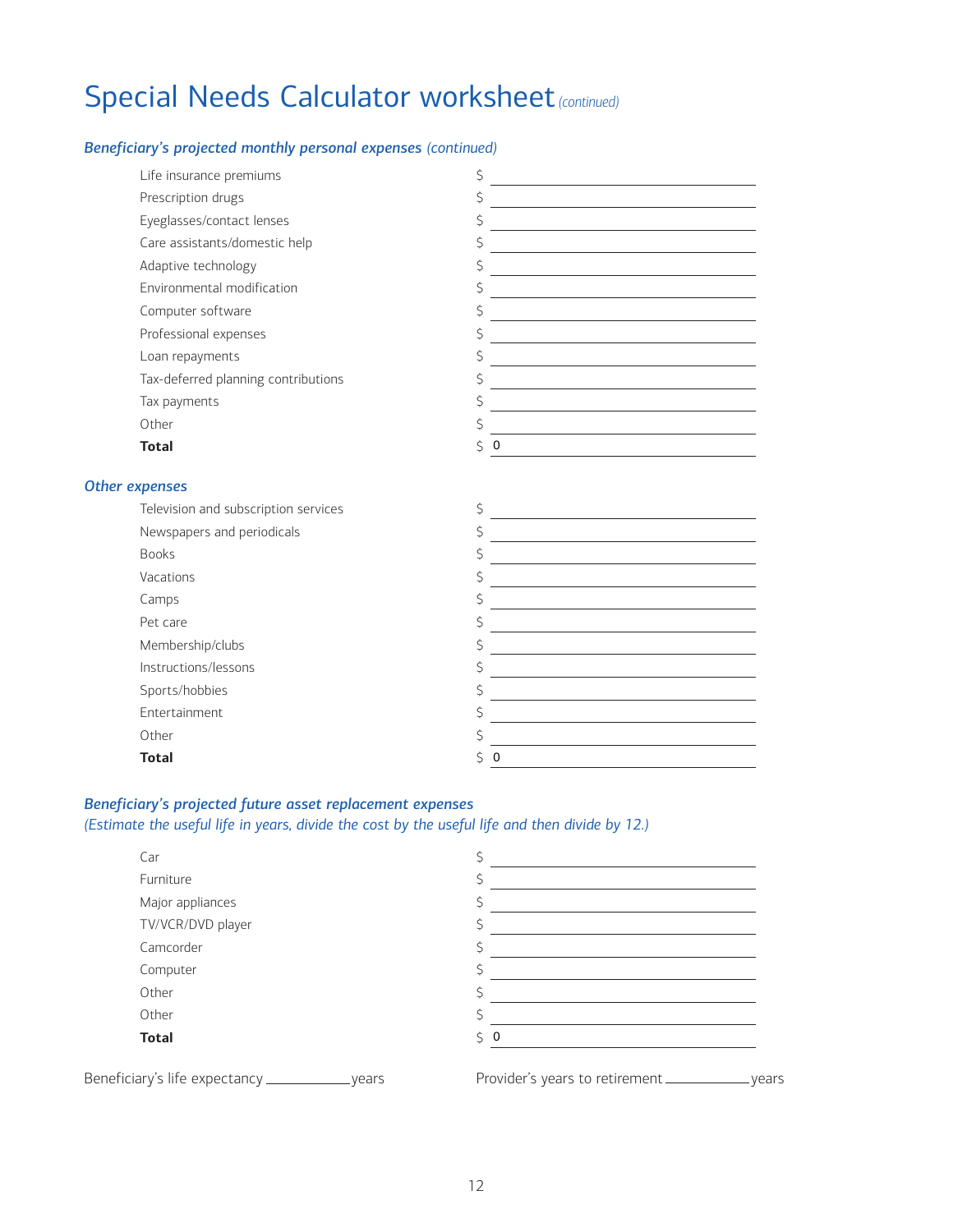### <span id="page-12-0"></span>Special needs profile

*Description of condition*

*Letter of Intent*

*Agencies/service providers*

*Estate planning*

*Trustee/guardian information*

*Special circumstances*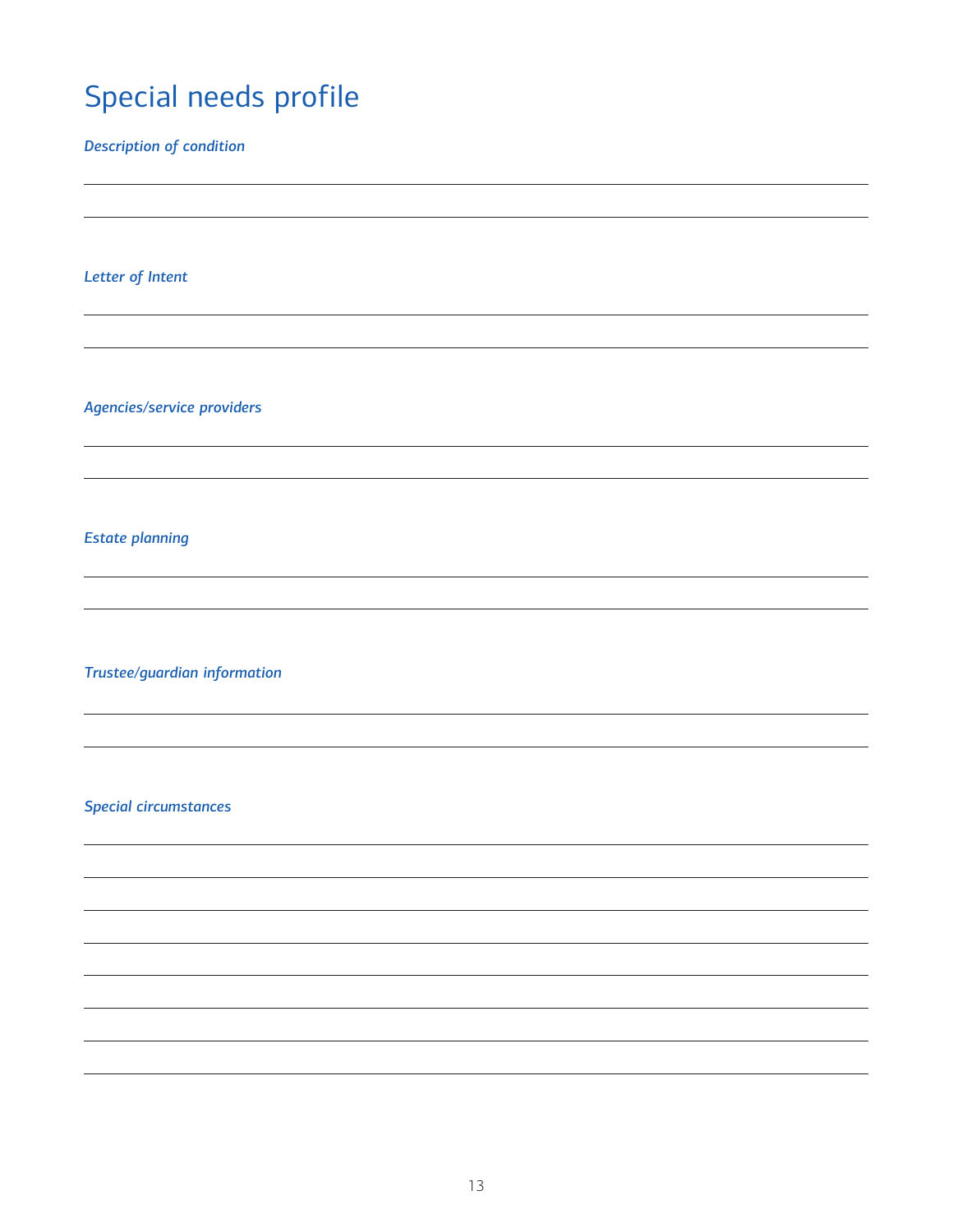## Special needs profile *(continued)*

#### *Financial advisor contact information*

| NAME                                |                  |          |
|-------------------------------------|------------------|----------|
| STREET ADDRESS                      |                  |          |
| CITY                                | <b>STATE</b>     | ZIP CODE |
| TELEPHONE (WORK)                    | TELEPHONE (HOME) |          |
|                                     |                  |          |
| E-MAIL (WORK)                       | E-MAIL (HOME)    |          |
| <b>Attorney contact information</b> |                  |          |
| NAME                                |                  |          |
| STREET ADDRESS                      |                  |          |
| CITY                                | <b>STATE</b>     | ZIP CODE |
| TELEPHONE (WORK)                    | TELEPHONE (HOME) |          |
| E-MAIL (WORK)                       | E-MAIL (HOME)    |          |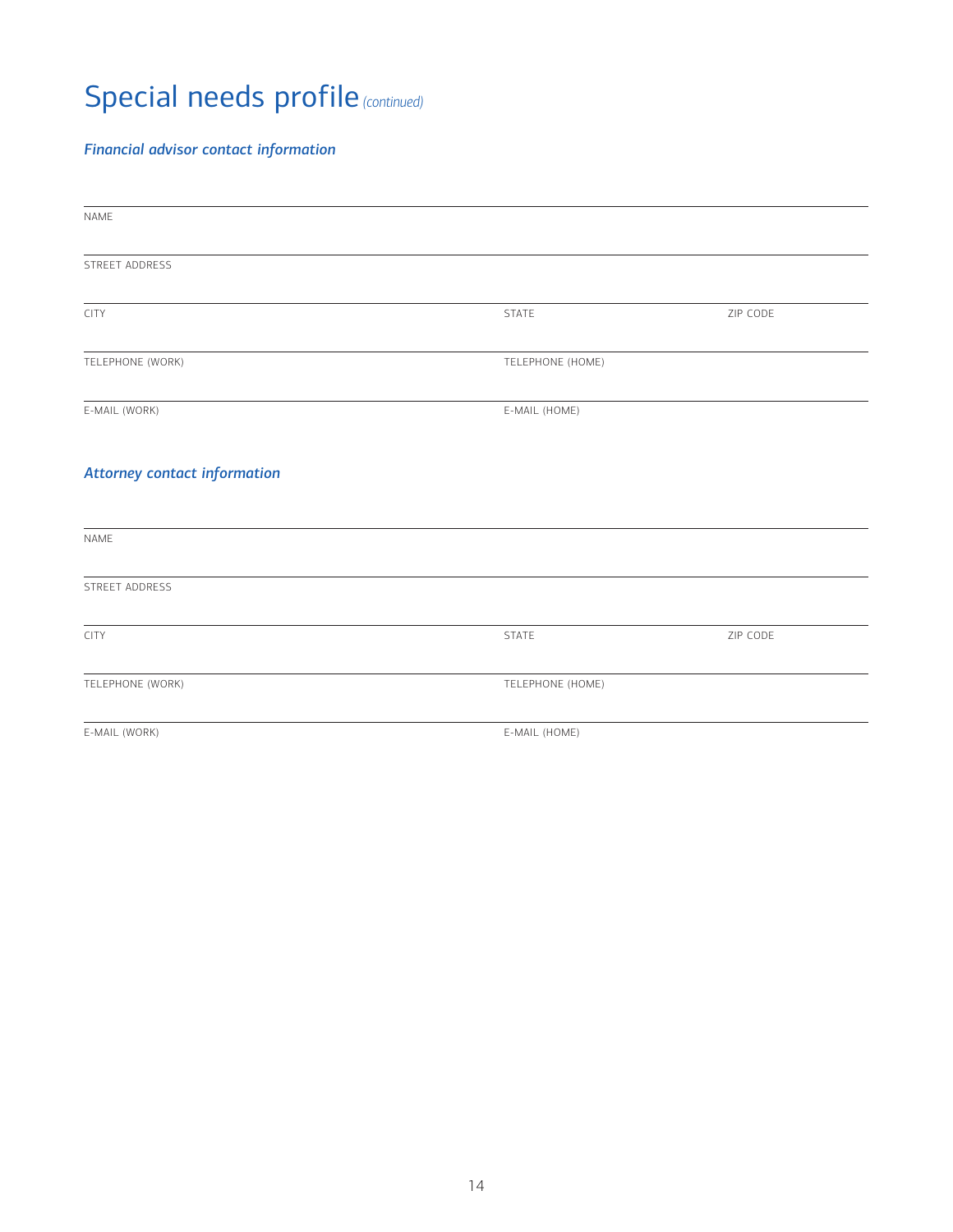### <span id="page-14-0"></span>Personal information

| Client 1                                                                  | Client 2                                                                  |
|---------------------------------------------------------------------------|---------------------------------------------------------------------------|
|                                                                           |                                                                           |
| NAME                                                                      | NAME                                                                      |
| ADDRESS                                                                   | ADDRESS                                                                   |
|                                                                           |                                                                           |
| <b>CITY</b>                                                               | <b>CITY</b>                                                               |
| <b>STATE</b>                                                              | STATE                                                                     |
| ZIP CODE                                                                  | ZIP CODE                                                                  |
| SOCIAL SECURITY NUMBER                                                    | SOCIAL SECURITY NUMBER                                                    |
| DATE OF BIRTH                                                             | DATE OF BIRTH                                                             |
| MARITAL STATUS                                                            | MARITAL STATUS                                                            |
| OCCUPATION                                                                | OCCUPATION                                                                |
| EMPLOYER                                                                  | EMPLOYER                                                                  |
| TELEPHONE                                                                 | TELEPHONE                                                                 |
| <b>BUSINESS TELEPHONE</b>                                                 | <b>BUSINESS TELEPHONE</b>                                                 |
| FAX                                                                       | FAX                                                                       |
| E-MAIL                                                                    | E-MAIL                                                                    |
| $\Box$ Financial plan<br>$\Box$<br>Trust<br>$\square$ POAs<br>$\Box$ Will | $\Box$<br>Trust<br>$\Box$ Financial plan<br>$\Box$ POAs<br>$\square$ Will |
| NAME OF FINANCIAL PLAN                                                    | NAME OF FINANCIAL PLAN                                                    |
| WHEN DO YOU PLAN TO RETIRE?                                               | WHEN DO YOU PLAN TO RETIRE?                                               |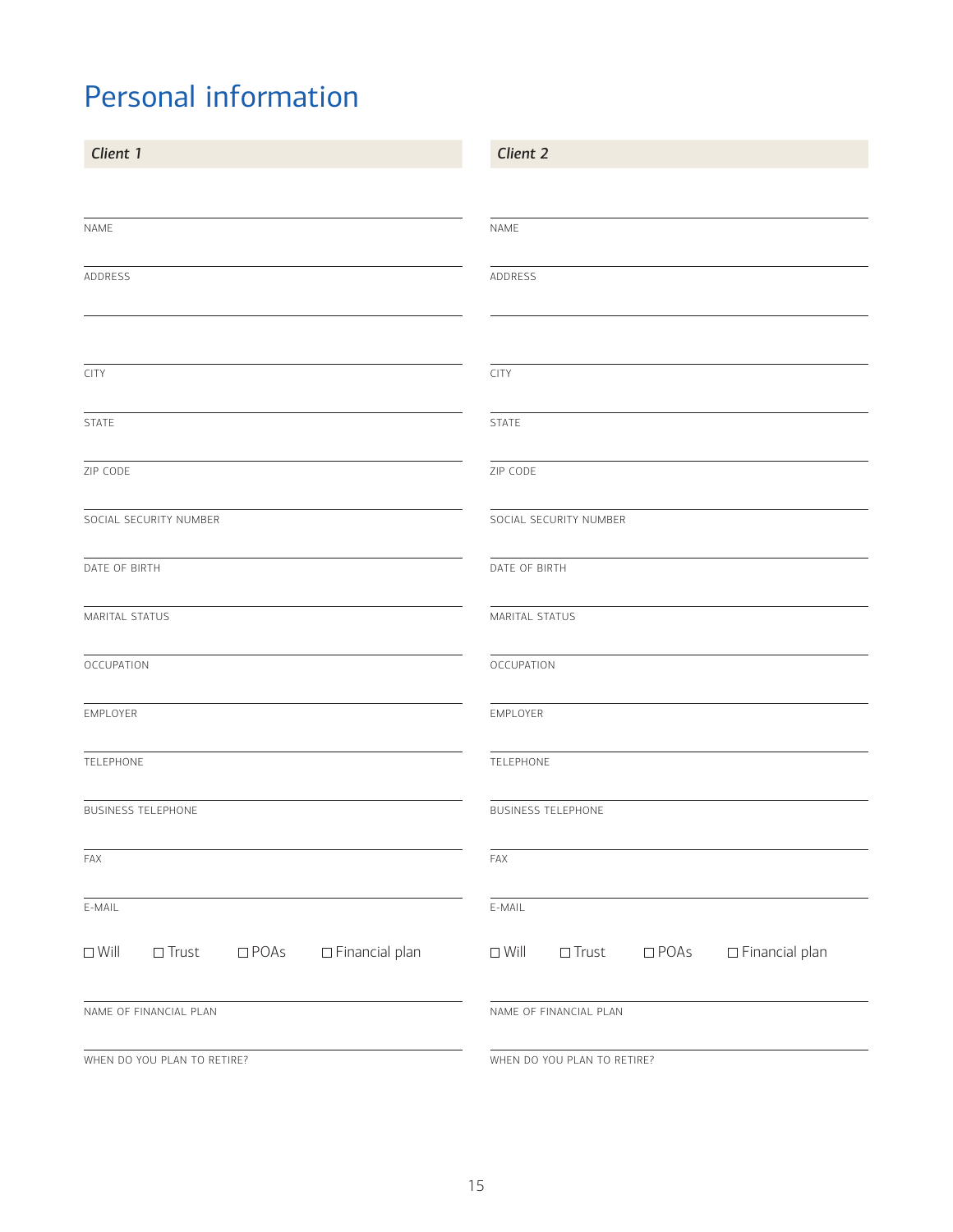### <span id="page-15-0"></span>Investment information

| Client 1                                            | Client 2                                            |
|-----------------------------------------------------|-----------------------------------------------------|
|                                                     |                                                     |
| SALARY                                              | SALARY                                              |
| EXPLANATION                                         | EXPLANATION                                         |
| <b>Permanent income</b>                             | Permanent income                                    |
| SOCIAL SECURITY                                     | SOCIAL SECURITY                                     |
| PENSIONS                                            | PENSIONS                                            |
| TOTAL PERMANENT INCOME                              | TOTAL PERMANENT INCOME                              |
| DO YOU DRAW MONEY FROM YOUR MERRILL LYNCH ACCOUNTS? | DO YOU DRAW MONEY FROM YOUR MERRILL LYNCH ACCOUNTS? |
| OTHER INCOME                                        | OTHER INCOME                                        |
|                                                     |                                                     |
| SPECIAL CIRCUMSTANCES THIS YEAR                     | SPECIAL CIRCUMSTANCES THIS YEAR                     |
| Retirement plans                                    | Retirement plans                                    |
| <b>IRA</b>                                          | <b>IRA</b>                                          |
| ROTH IRA                                            | ROTH IRA                                            |
| 401(k)/403(b)/457                                   | 401(k)/403(b)/457                                   |

EMPLOYER PLAN

EMPLOYER PLAN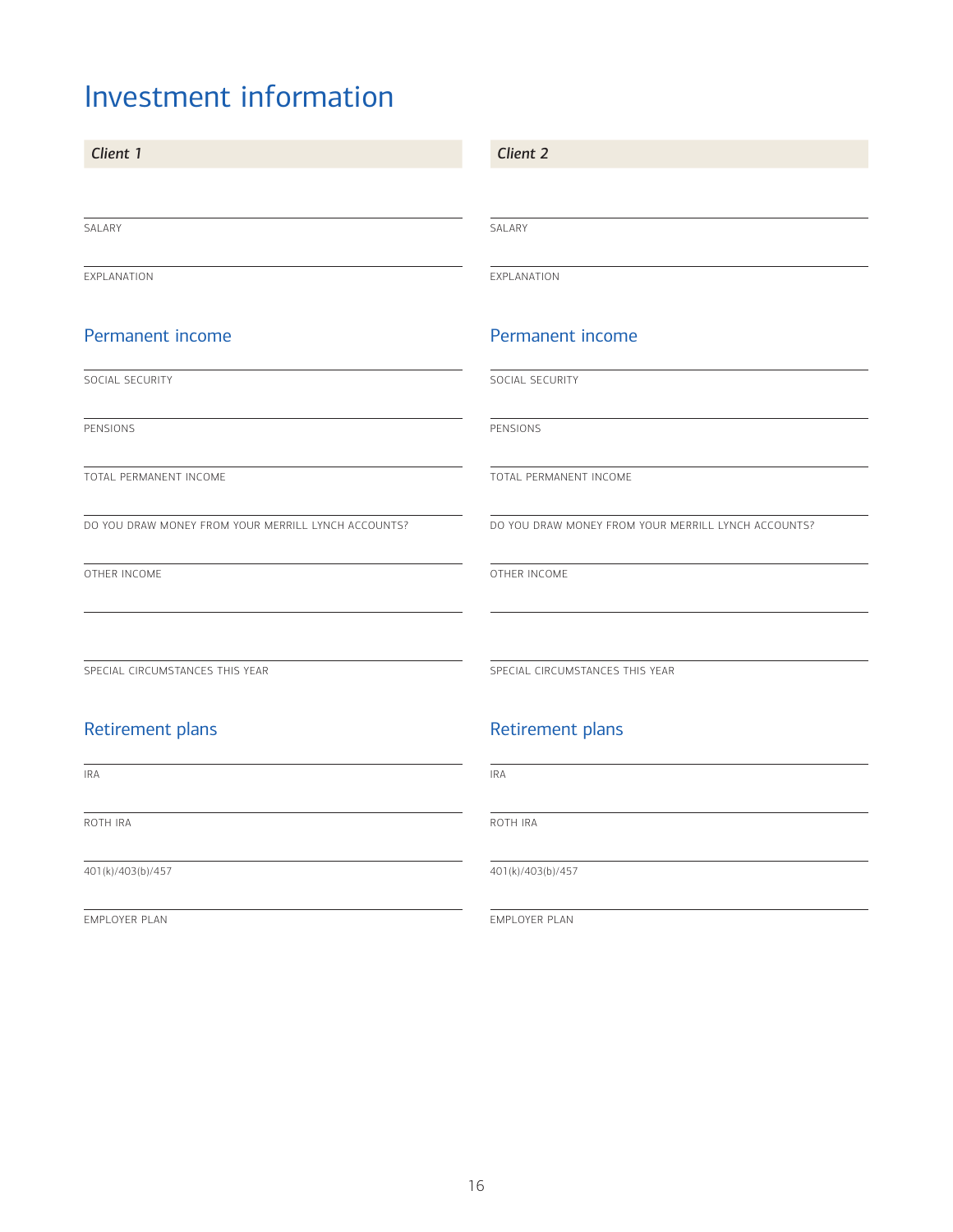### Investment information *(continued)*

#### *Client 1 Client 2*

### Assets

#### *Banks*

| <b>NAME</b> | AMOUNT |
|-------------|--------|
|             |        |
| <b>NAME</b> | AMOUNT |
|             |        |
| <b>NAME</b> | AMOUNT |

#### *Brokerage firms*

| <b>NAME</b> | AMOUNT |
|-------------|--------|
|             |        |
| <b>NAME</b> | AMOUNT |
|             |        |
| <b>NAME</b> | AMOUNT |

#### *Securities held by you*

| <b>NAME</b> | AMOUNT |  |
|-------------|--------|--|
|             |        |  |
| <b>NAME</b> | AMOUNT |  |
|             |        |  |
| <b>NAME</b> | AMOUNT |  |

#### *Insurance/annuities*

OUTSIDE MERRILL LYNCH

| <b>NAME</b>                     | AMOUNT | NAME                            | AMOUNT |  |
|---------------------------------|--------|---------------------------------|--------|--|
|                                 |        |                                 |        |  |
| NAME                            | AMOUNT | NAME                            | AMOUNT |  |
|                                 |        |                                 |        |  |
| NAME                            | AMOUNT | NAME                            | AMOUNT |  |
|                                 |        |                                 |        |  |
|                                 |        |                                 |        |  |
| APPROXIMATE VALUE OF ALL ASSETS | AMOUNT | APPROXIMATE VALUE OF ALL ASSETS | AMOUNT |  |

#### Assets

#### *Banks*

| <b>NAME</b> | AMOUNT |
|-------------|--------|
|             |        |
| <b>NAME</b> | AMOUNT |
|             |        |
| <b>NAME</b> | AMOUNT |

#### *Brokerage firms*

| NAME        | AMOUNT |
|-------------|--------|
|             |        |
| <b>NAME</b> | AMOUNT |
|             |        |
| NAME        | AMOUNT |

#### *Securities held by you*

| <b>NAME</b> | AMOUNT        |
|-------------|---------------|
|             |               |
| <b>NAME</b> | AMOUNT        |
|             |               |
| <b>NAME</b> | <b>AMOUNT</b> |

#### *Insurance/annuities*

| AME | AMOUNT |
|-----|--------|
|     |        |
| AME | AMOUNT |
|     |        |
| AME | AMOUNT |
|     |        |
|     |        |

OUTSIDE MERRILL LYNCH